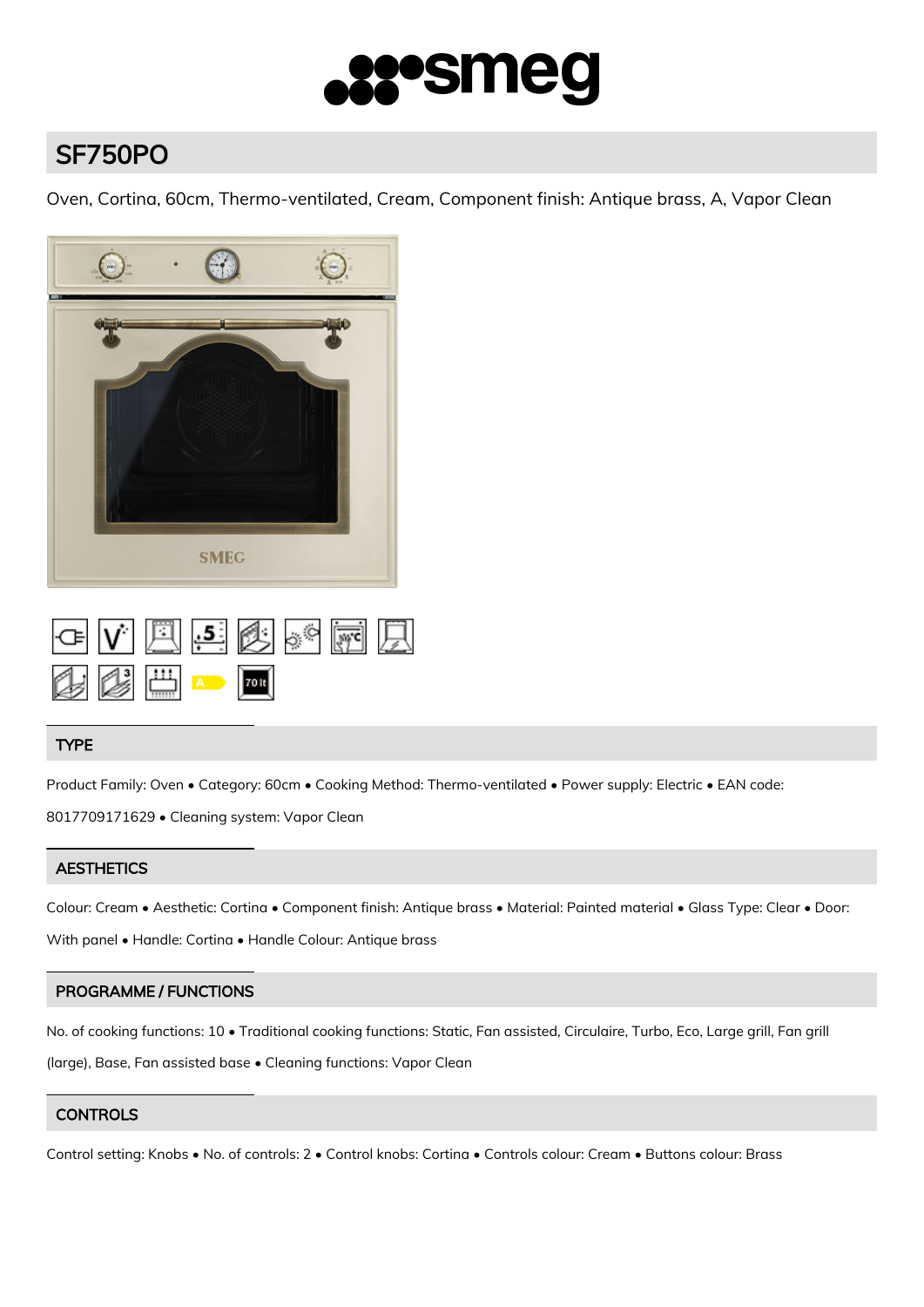#### **OPTIONS**

Time-setting options: Automatic end cooking • Minute minder: Yes

#### TECHNICAL FEATURES

Temperature control: Electro-mechanical • Minimum Temperature: 50 °C • Maximum temperature: 250 °C • Cavity material: Ever clean Enamel • No. of shelves: 5 • Shelves type: Metal racks • Tiliting grill: Yes • N. of fans: 1 • No. of lights: 2 • Light type: Halogen • Light Power: 40 W • Light when door is opened: Yes • Door: Fresh Touch • Removable door: Yes • Full glass inner door: Yes • Removable inner door: Yes • Total no. of door glasses: 3 • Safety Thermostat: Yes • Cooling system: Tangential • Heating suspended when door is opened: Yes • Lower heating element power: 1200 W • Upper heating element - Power: 1000 W • Grill element - power: 1700 W • Large grill - Power: 2700 W • Circular heating element - Power: 2000 W

#### PERFORMANCE / ENERGY LABEL

Energy efficiency class: A • Net volume of the cavity: 70 l • Energy consumption in conventional mode: 4.14 MJ • Energy consumption per cycle in conventional mode: 1.15 KWh • Energy consumption in forced air convection: 2.88 MJ • Energy consumption per cycle in fan-forced convection: 0.80 KWh

#### ELECTRICAL CONNECTION

Voltage: 220-240 V • Nominal power: 3000 W • Frequency (Hz): 50 Hz • Power supply cable length: 115 cm

#### LOGISTIC INFORMATION

Dimensions of the product (mm): 597x597x548 • Net weight (kg): 40.900 kg • Gross weight (kg): 44.600 kg

#### ACCESSORIES INCLUDED

Rack with back and side stop: 1Enamelled tray (20mm): 1Enamelled deep tray (40mm): 1Insert gird: 1Telescopic Guide rails, total Extraction: 1

#### **OPTIONAL**

PRTX: Pizza stone, Ovens, CookersPALPZ: Pizza shovel, Ovens, CookersPPR2: Pizza stone, Ovens, CookersBN620-1: Tray, Ovens, CookersBN640: Tray, Ovens, CookersGTT: Telescopic Guides, Ovens, CookersGTP: Telescopic Guides, Ovens, CookersPR3845X: Antifingerprint, OvensPIR2: Pan, Ovens, Cookers